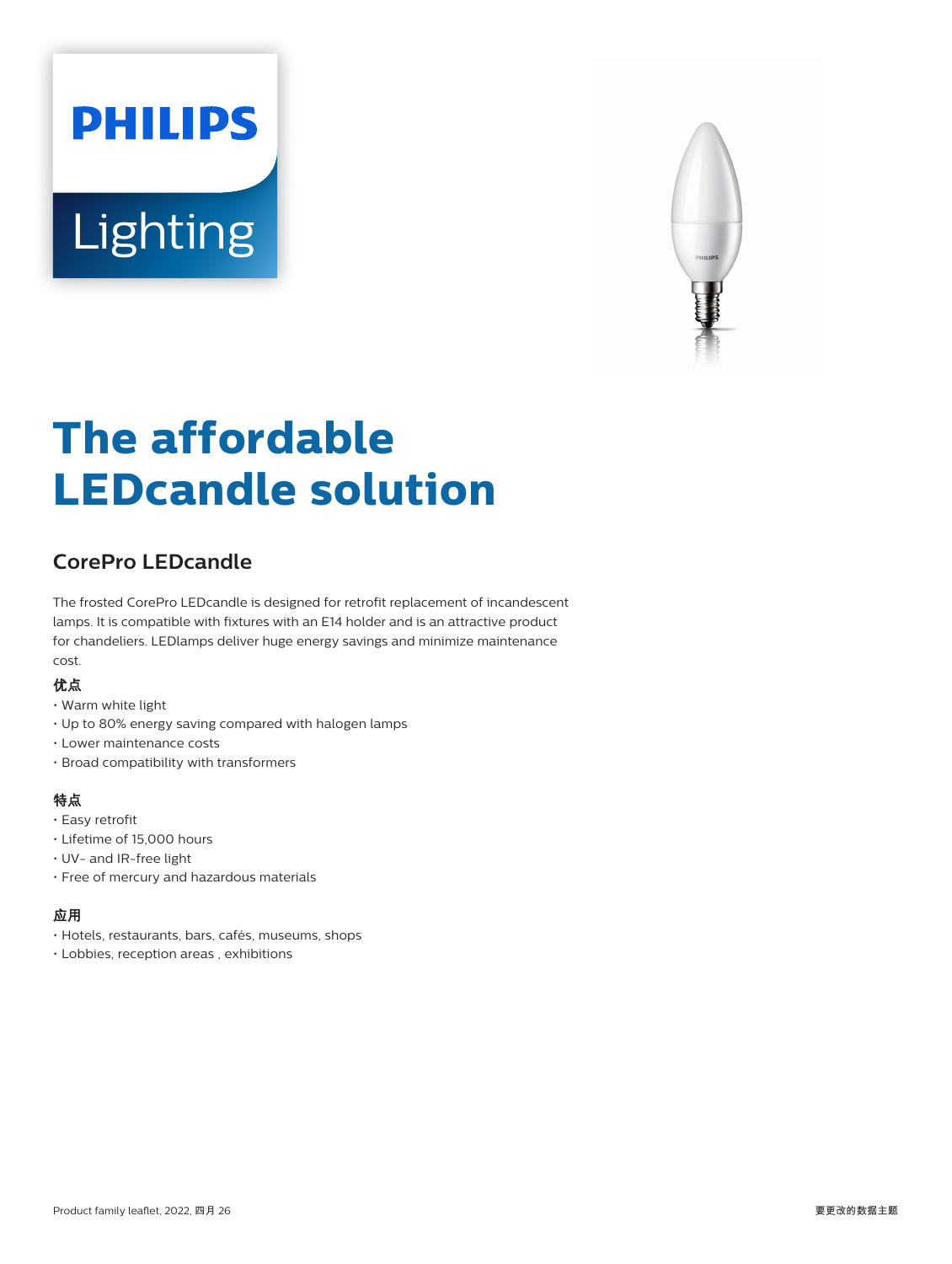## **CorePro LEDcandle**

#### **Versions**





二维绘图



| Product                                   | D            |  |
|-------------------------------------------|--------------|--|
| CorePro LEDcandle ND 5-40W E14 827 B35 FR | 45 mm 87 mm  |  |
| CorePro LEDcandle ND 5-40W E14 840 B35 FR | 38 mm 114 mm |  |